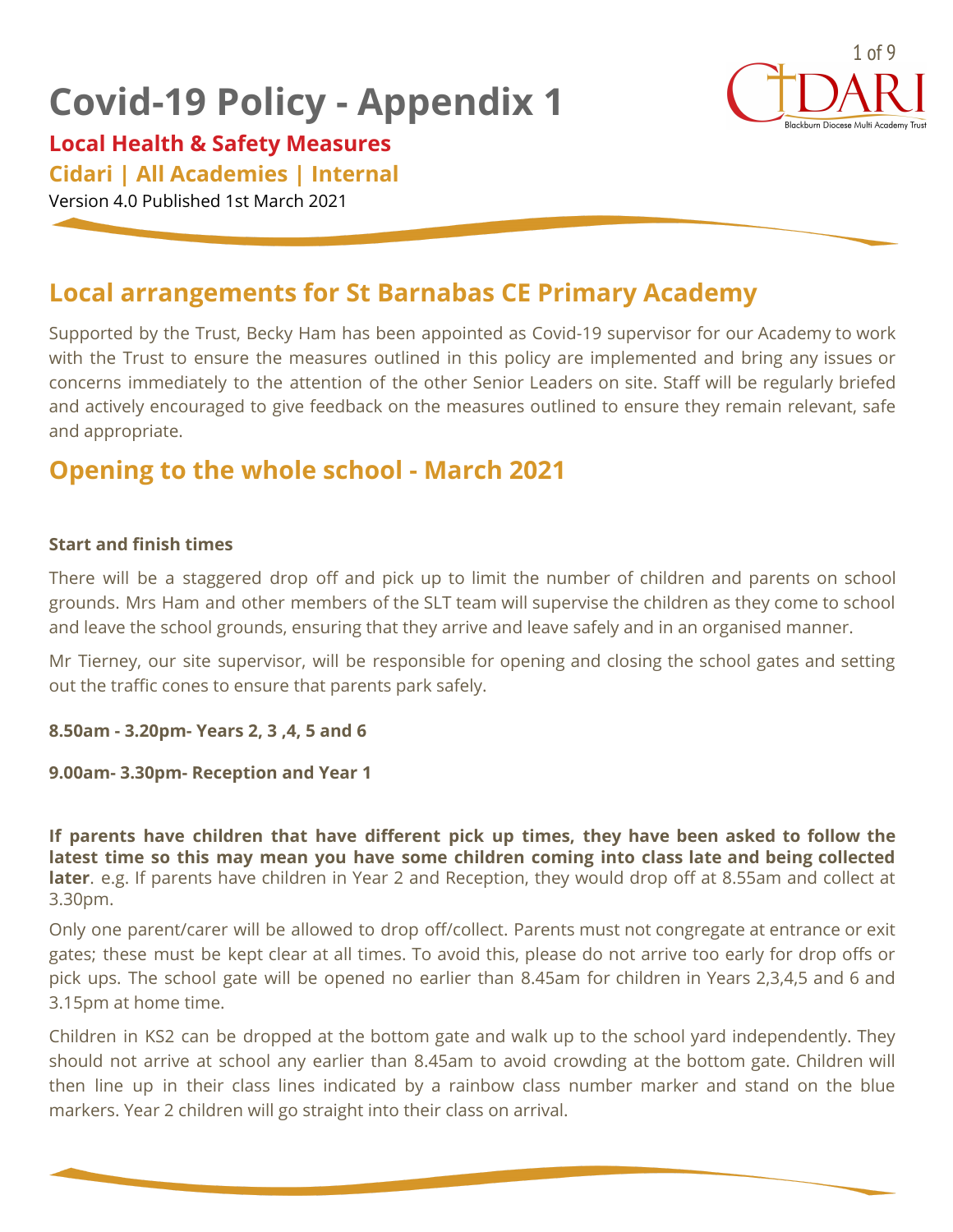Entry to the school is via the bottom gate and parents and children in EYFS and KS1 should wait on the rainbow social distance markers and then drop their child at the rainbow and exit through the top gate.

Children in EYFS and KS1 need to be escorted up the path by their parent from 8.55am and encouraged to keep a social distance on the rainbow markers. Reception will go straight into their class room and Year 1 will line up on the number 6 rainbow marker.

Whilst waiting outside the building, parents are to observe social distancing. We request that EYFS and KS1 parents wait on the school path on the rainbow markers when collecting their child at hometime and not on the pavement. Class teachers will dismiss children from their lines once parents reach the rainbow at the top of the path.

KS2 children may leave the school grounds independently if they are walking home or have agreed to meet their parent in their car at a certain point. Parents are asked NOT to collect their child from around the exit gate. We would prefer parents to wait on the rainbow marked path as it is much safer than next to the road and ensures social distancing can be maintained. There is also better visibility on the path than on the pavement.

Parents will not be able to meet with staff unless it is urgent and pre arranged by calling the office.

It is really important that parents drop off and collect promptly at the specified times to avoid crowding.

| Class             | Arrive  | <b>Break</b>                                      | Lunch (dining<br>hall) | Lunch<br>(outdoor play)                   | Hometime |
|-------------------|---------|---------------------------------------------------|------------------------|-------------------------------------------|----------|
| Reception         | 9.00am  | <u>10.30-10.45am</u><br>Reception<br><u>yard)</u> | 11.55-12.25pm          | 12.25-1.00pm<br>reception<br><u>vard)</u> | 3.30pm   |
| Year 1            | 9.00am  | 10.30-10.45am<br><u>(KS1 yard)</u>                | 12.00-12.25pm          | 12.25-1.00pm                              | 3.30pm   |
| Year <sub>2</sub> | 8.50am  | 10.00-10.15am<br><u>(KS1 yard)</u>                | 12.30-12.55pm          | 12.00-12.30pm                             | 3.20pm   |
| Year <sub>3</sub> | 8.50am  | 10.00-10.15am<br>(zone 1)                         | 12.30-12.55pm          | 12.00-12.30pm                             | 3.20pm   |
| Year <sub>4</sub> | 8.50am  | 10.30-10.45am<br><u>(zone 1)</u>                  | 1.00-1.25pm            | 12.30-1.00pm                              | 3.20pm   |
| Year 5            | 8.50am  | 10.30-10.45am<br>(zone 2)                         | 1.00-1.25pm            | 12.30-1.00pm                              | 3.20pm   |
| Year 6            | 8.50 am | 10.00-10.15am<br><u>(zone 2)</u>                  | 12.30-12.55pm          | 12.00-12.30pm                             | 3.20pm   |

### **Staggered starts & finishes, breaks and lunches**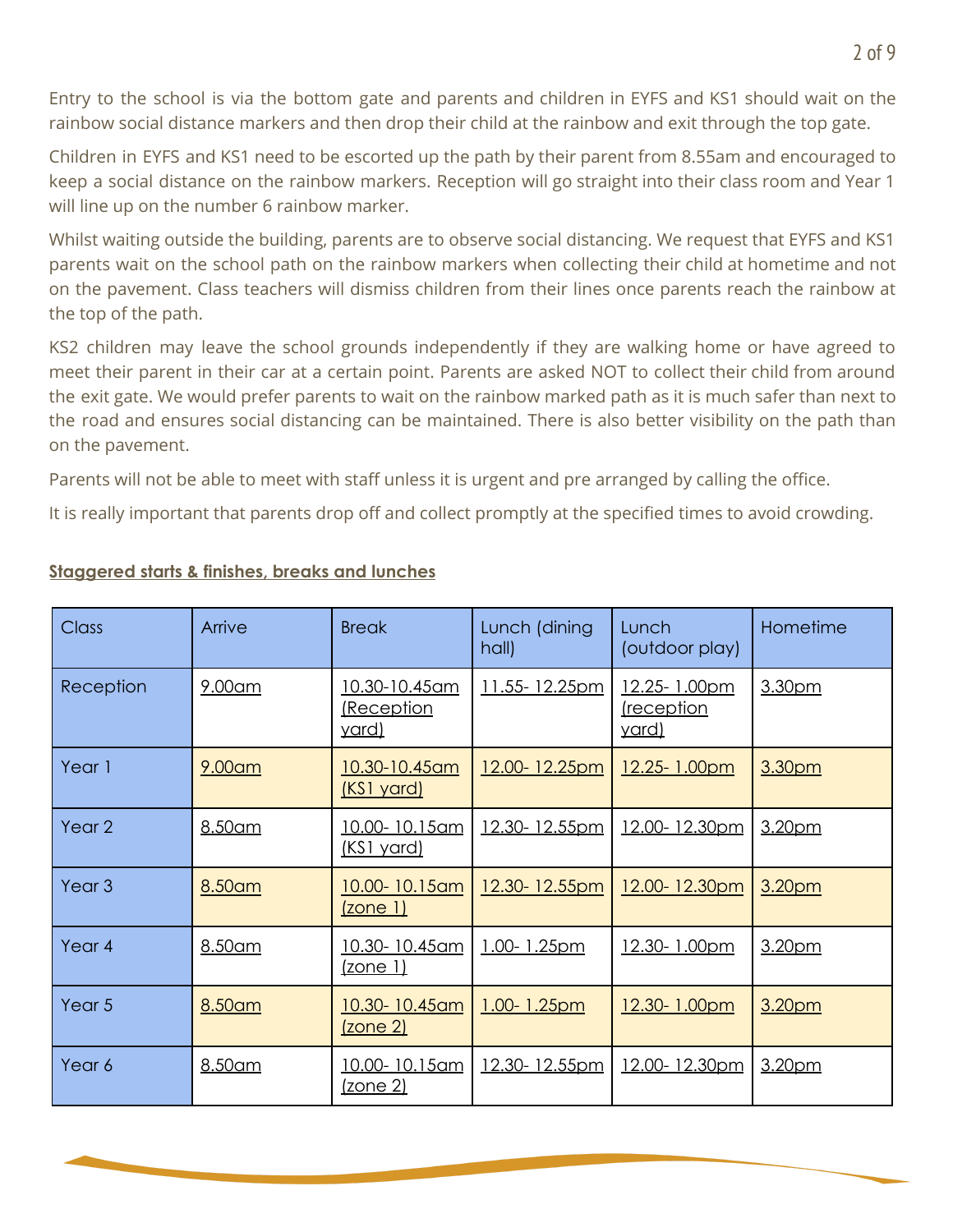#### **Class Arrangements**

As per Government guidance, pupils will be grouped into class bubbles. Staff placed with a group of children, and the children within it, will not mix with other groups.

After considering the number of available staff and the sizes of classrooms in our Academy, the following arrangements have been put in place.

| <b>Year Group</b> | <b>Teaching Team</b>                                                                                             |
|-------------------|------------------------------------------------------------------------------------------------------------------|
| Reception         | Mrs Wilkinson- Mon- Wed<br>Mrs Govan Wed- Fri<br>Mrs Lyons<br>Miss Baxendale (outdoor provision & interventions) |
| Year 1            | Mrs Araujo- Mon-Wed<br>Mrs Thompson Mon- Fri am<br>Mrs Gardner Wed pm- Fri                                       |
| Year 2            | Miss Ashworth<br>Mrs Singleton                                                                                   |
| Year <sub>3</sub> | Mr Prescott<br>Mrs Pendlebury                                                                                    |
| Year 4            | Miss Flynn<br><b>Mrs Hegarty</b>                                                                                 |
| Year 5            | Miss Kachwalla<br>Mrs Banks                                                                                      |
| Year <sub>6</sub> | Mr Beaumont<br>Mrs Boatswain                                                                                     |

#### **Staffing Arrangements**

PPA and subject leadership time will take place on Wednesdays and will be covered by Junior Jam teachers. (see separate risk assessment)

Staff teams will work together in their year group to negotiate break and lunch times to ensure that all members of the staff team receive appropriate breaks away from the children and will adopt a flexible approach.

All teaching assistants will work their normal hours and there is no expectation that they work extra hours.

Staff meetings and CPD will either take place in the hall where social distancing can be maintained or remotely via google hang outs.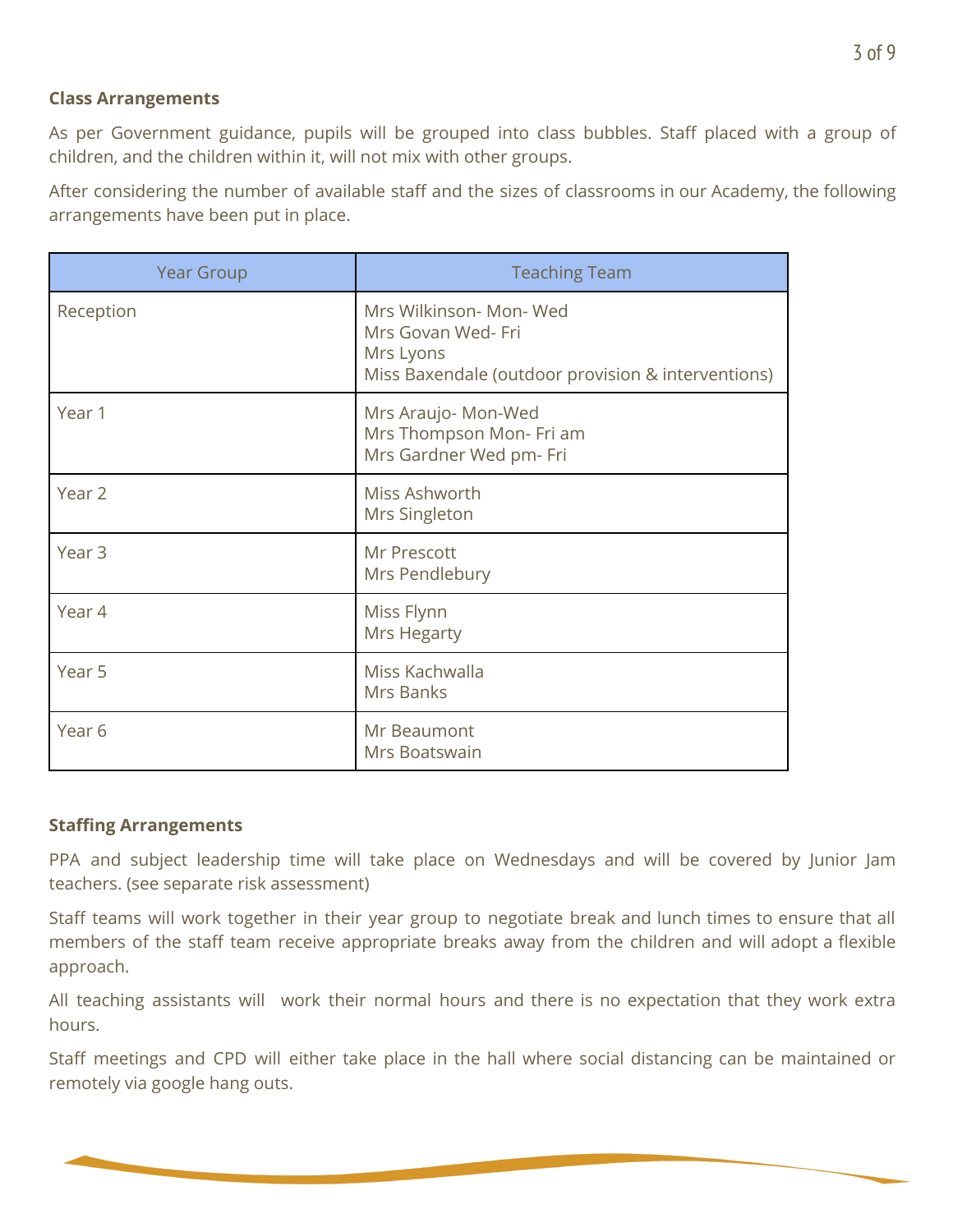If staffing levels were to lower due to illness, we would have to consider reducing the year group teams or merging the teams together. If they lowered considerably then we would have to close.

If the Headteacher who is also the DSL and Covid Supervisor was unable to work due to illness, support would be provided from other members of SLT. If she was self-isolating then she would be able to work from home and continue to fully support the academy remotely, supported by the other members of the SLT, the family liaison officer and the site supervisor.

In making arrangements for the full opening of school, consideration has been given to protect those who are at higher risk and vulnerable by allowing them to work from home or through stringent social distancing if the role allows.

#### **Curriculum and Remote Learning**

Whilst we are confident that many children will quickly 'bounce back' after the lockdown we are aware that there will be some children returning who may have experienced bereavements amongst friends or family or who have experienced anxiety or stress during this time. Children's mental health and wellbeing needs to be a priority for us and during the first week, each class will take part in fun activities in order to reconnect with their classmates, their class teacher and support assistant again. They will also be taking part in a fun World Book Day Wellbeing Wednesday on the first Wednesday back.

In September we began our updated PSHE curriculum and we have now reconfigured this for Spring 2021 so that work in all year groups centre on health and wellbeing.

Although there are some restrictions in place (e.g. singing in large groups), we fully intend to continue with our normal ambitious and broad curriculum in all subjects from Monday 8th March. We will not be reducing the curriculum to focus heavily on English and Maths and instead will weave English and Maths skills across other subjects. We are also hoping to use the outdoors more often too to further enhance our curriculum.

#### **Resources**

For individual and very frequently used equipment, such as pencils and pens, staff and children will have their own items that are not shared. We will provide these so children do NOT need to bring in any stationery or pencil cases. Each child in Years 1-6 has their own tray fitted under their table and these will store their own resources in them. Reception children also have their own trays to store their book bags and work in.

Classroom based resources, such as books and games, can be used and shared within the class bubble; these need to be cleaned regularly, along with all frequently touched surfaces. Resources that are shared between classes or bubbles, such as sports, art and science equipment will be cleaned frequently and meticulously and always between bubbles, or rotated to allow them to be left unused and out of reach for a period of 48 hours (72 hours for plastics) between use by different bubbles. A resource signing in and out sheet will be required to be filled out after using shared resources to evidence when it was last used and cleaned.

Reading books can still be brought home, however on their return to school they will be placed in a box and left for 72 hours before returning to the shelves.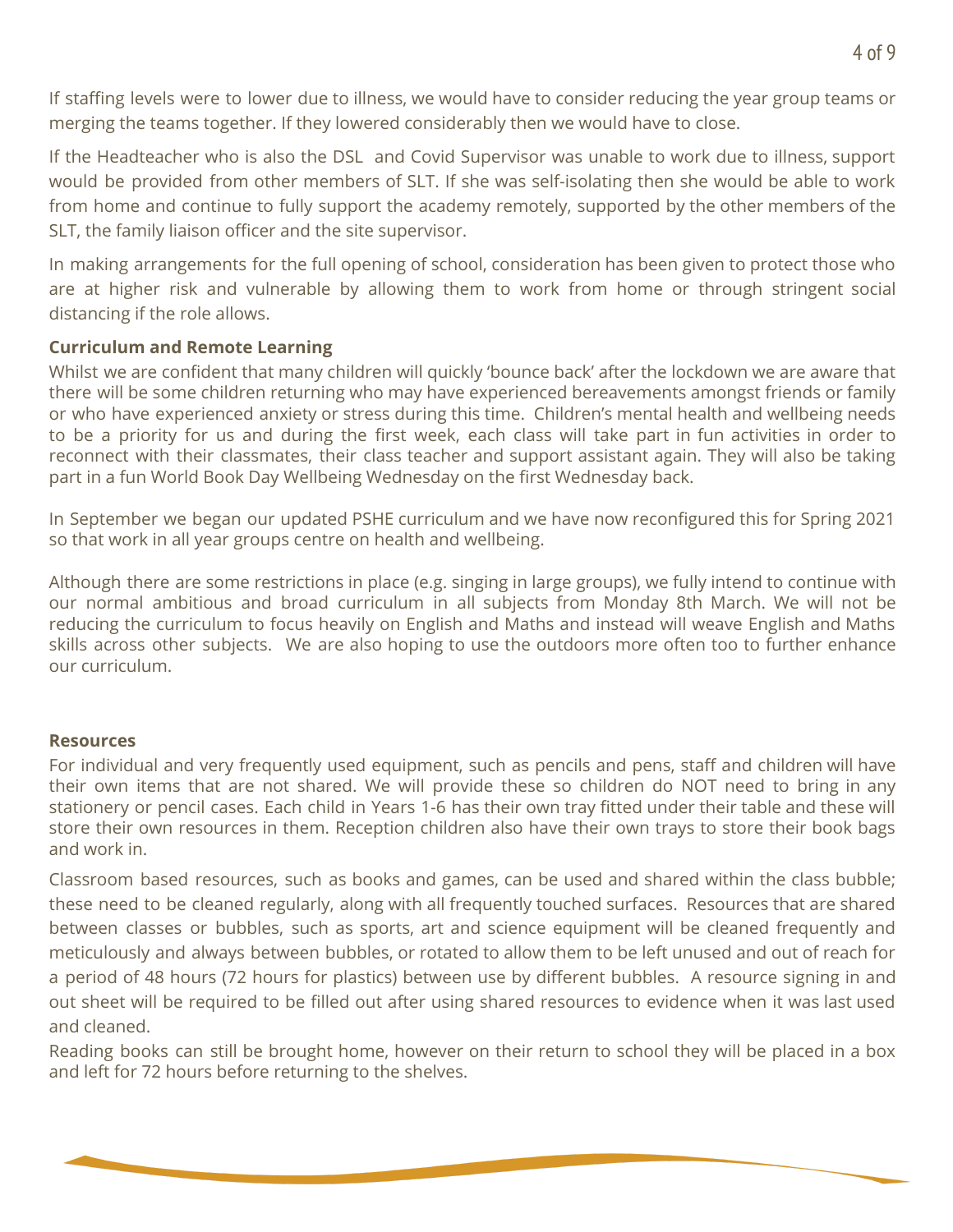#### **Coats and bags**

As children have their own cloakroom facilities in their individual classrooms or cloakroom areas, coats and bags can be left in their normal places. We have asked parents to keep items brought into school to a minimum as much as possible. Infant children should only bring in a book bag as cloakroom space is limited and book bags can fit neatly into their tray. Children in the juniors may bring a small bag as cloakroom space is also limited.

#### **Availability of water on site**

All pupils should have their **own named water bottle** that is untouched by other children or staff. No water fountains are currently available at school. Water is available in school to refill children's own water bottles and children are to take bottles home each day to be washed and refilled. If a child doesn't like water, they may bring flavoured sugar free water instead but it must be clear in case it leaks on their school work.

#### **SEND and Behaviour**

All year group teams will be supported by their regular class teacher/s and teaching assistant wherever possible.

Careful consideration has been given to staffing to ensure that our most vulnerable and SEND children receive support and nurture from a known adult. Support staff who normally work at close proximity to individual children have been encouraged to maintain social distancing where possible through sitting side by side or behind and where not possible, to wear the appropriate PPE.

Where physical interventions are required, the appropriate PPE may be worn and thorough hand washing to take place immediately after physical intervention.

Individual risk assessments will be in place for all pupils who exhibit anti social behaviour such as biting and spitting, and where necessary and appropriate home learning is put in place to protect staff and pupils.

#### **Toilets and Handwashing**

Each of the infant classrooms have their own set of toilets and hand basins.

Years 3 and 4 will share a toilet block and hand basins as well as having hand sanitiser gel both in their classroom and just outside their classroom door. They will stagger the times that they access the toilets and hand basins to avoid mixing between the teams.

Years 5 and 6 will also share a toilet block and hand basins as well as having hand sanitiser gel both in their classroom and just outside their classroom door. They will stagger the times that they access the toilets and hand basins to avoid mixing between the teams.

Handbasins in classrooms can be used for hand washing. Each class will have access to alcohol hand sanitiser as will all key areas throughout the Academy.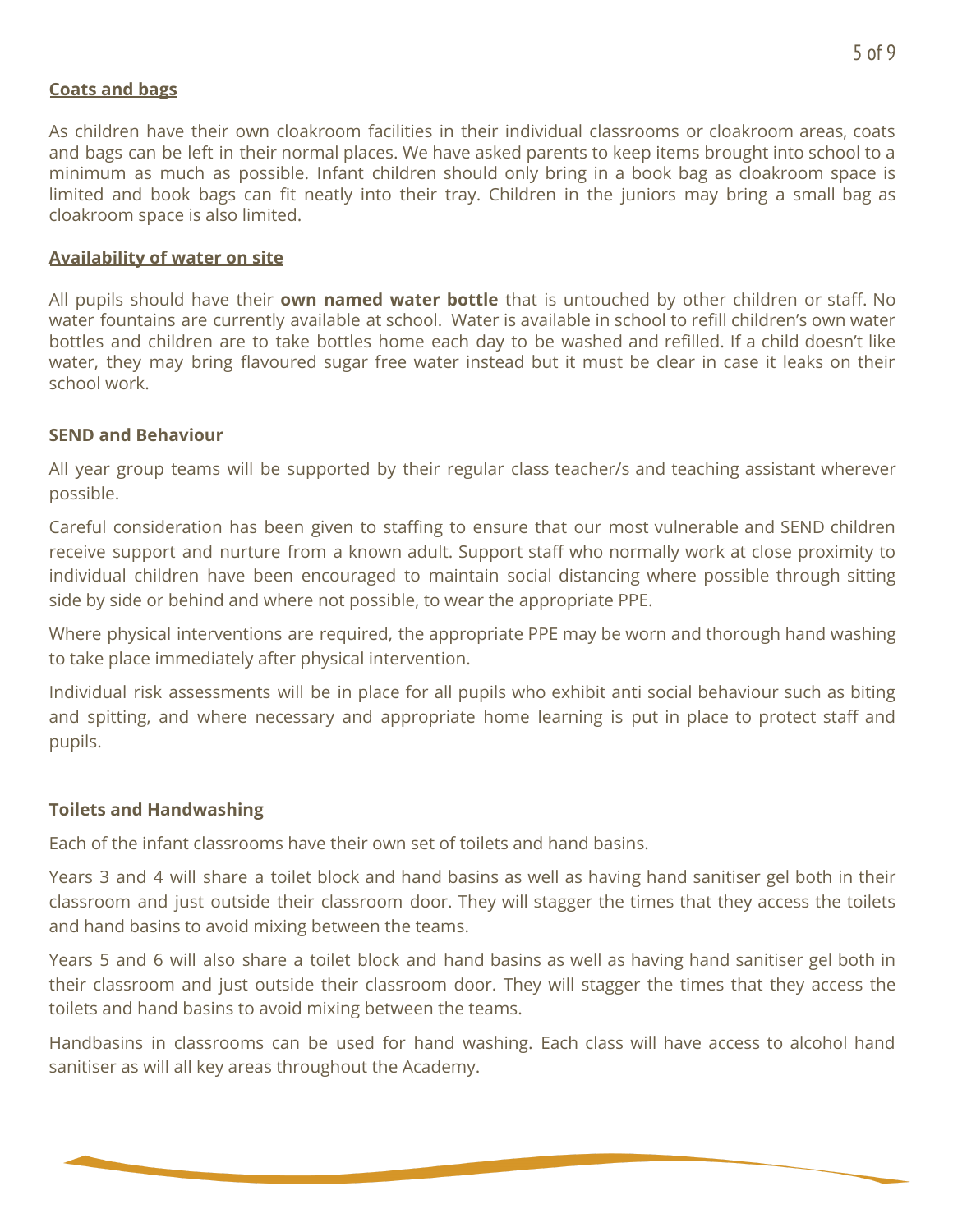#### **Breaks and Lunchtimes**

Children need to be supervised washing their hands for 20 seconds before and after lunch. Tables to be wiped down before and after lunch.

We intend to have a full school offer for hot lunches again from Monday 8th March provided by Mellors. We have arrangements in place to ensure that during lunch time separation between 'bubbles' is maintained. Children will always have the chance to wash their hands before and after eating.

We will now have three sittings in the hall. Welfare assistants to stay with their class bubble throughout lunch time. Table rows will be situated at least 2 metres apart, barriers will be in place between the two rows of tables and the hall doors left open to allow for ventilation.

During their sitting the children need to eat their lunch and hall tables and stools will need to be cleaned down between each sitting. Each year group will be allocated a row of tables in order to stay in their class bubbles so they can NOT choose where they sit like the juniors normally do.

Children on packed lunches can start eating their lunch when they sit down and school dinner children are to wait in their seats until instructed by welfare staff to go and collect their lunch (ensuring that bubbles are not mixing so send one class at a time- starting with the youngest class).

Children are NOT allowed to leave the hall as soon as they have finished and must stay in their place for the whole session. They will be taken back to their class or the yard by the welfare assistant assigned to their class at the end of their sitting.

#### **Packed lunches**

If children are on packed lunches, parents have been asked to ensure their child has all the cutlery they need and their meal is easy for them to manage on their own. Packed lunches need to be in a **washable box or bag and will be stored in the cloakroom areas**. There is no need to bring lunches in disposable bags like during lockdown unless you prefer to.

| <b>Class</b>                  | Enter / exit hall                                                                                                                                         | <b>Dining Hall</b>                 | Outside                   |
|-------------------------------|-----------------------------------------------------------------------------------------------------------------------------------------------------------|------------------------------------|---------------------------|
| Reception-<br>Kayleigh Lyons  | Enter from main hall doors near library, place<br>coats on seats and straight up to the hatch<br>Exit via hall steps on to Reception yard                 | 11.55-12.25<br>(Row 1)             | 12.30-1.00                |
| Year 1-<br>Lianne<br>Thompson | Enter from main hall doors near library, place<br>coats on seats<br>Exit via hall steps to KS1 yard                                                       | 12.00-12.25<br>(Row <sub>2</sub> ) | 12.30-1.00<br>(KS1 yard)  |
| Year 2- Karen<br>Singleton    | Enter through main hall doors near library (wash<br>hands in classroom after time on yard)<br>Exit through main hall doors near library into<br>classroom | 12.30-12.55<br>(Row 1)             | 12.00-12.30<br>(KS1 yard) |

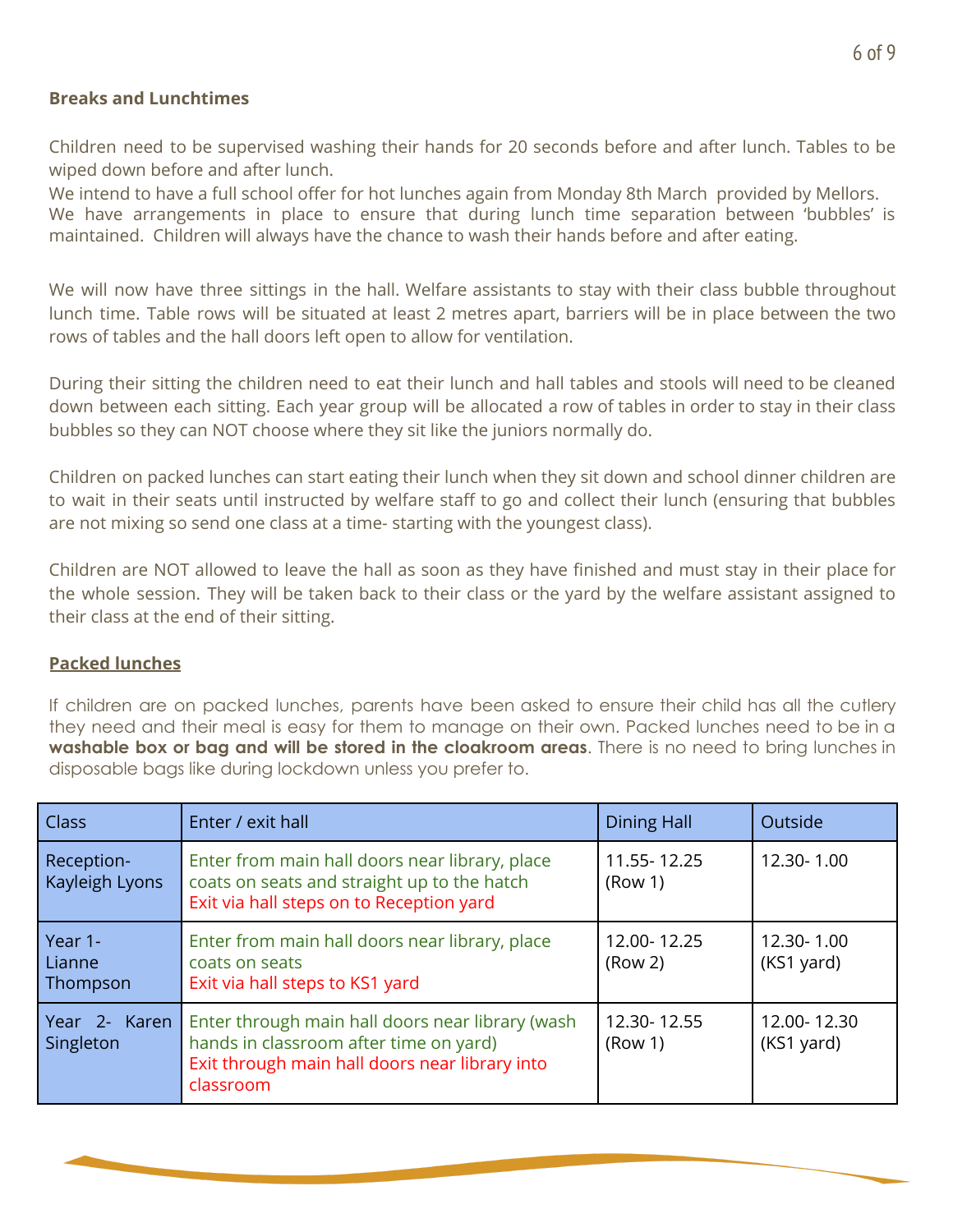| Year 3- Vanessa<br>Kay             | Enter from playground through Y4 cloakroom<br>door & wash hands<br>Exit via Y3/4 hall door & into Y3 classroom                                                                                                                                            | 12.30-12.55<br>(Row 2)               | 12.00-12.30<br>(KS2 yard- zone<br>2) |
|------------------------------------|-----------------------------------------------------------------------------------------------------------------------------------------------------------------------------------------------------------------------------------------------------------|--------------------------------------|--------------------------------------|
| Year 4- Debbie<br><b>Hegarty</b>   | Enter from playground through external door<br>near Y4 cloakroom door & wash hands<br>Exit through Y3/4 hall door & into Y4 classroom                                                                                                                     | $1.00 - 1.25$<br>(Row 1)             | 12.30-1.00<br>(KS2 yard- zone<br>2)  |
| Year<br>Carly  <br>$5-$<br>Craig   | Enter hall from Y6 reading area door & wash<br>hands<br>Exit hall via Y5/6 hall door, wash hands & into Y5<br>classroom                                                                                                                                   | $1.00 - 1.25$<br>(Row <sub>2</sub> ) | 12.30-1.00<br>(KS2 yard - zone<br>1) |
| Year 6- Angela<br><b>Boatswain</b> | Y6 children on school dinners with enter through<br>the reading area door and wash hands & into hall<br>through Y5/6 hall door<br>They will take their lunch back to their classroom<br>via Y5/6 hall door and will eat their lunch in their<br>classroom | 12.30-12.55<br>(In class)            | 12.00-12.30<br>(KS2 yard- zone<br>1) |

| <b>Sitting</b> | Row 1                    | Row 2                 |
|----------------|--------------------------|-----------------------|
| 12.00-12.25    | Reception<br>11.55-12.25 | Year 1<br>12.00-12.25 |
| 12.30-12.55    | Year 2<br>12.30-12.55    | Year 3<br>12.30-12.55 |
| 1.00-1.25      | Year 4<br>$1.00 - 1.25$  | Year 5<br>1.00-1.25   |

#### **Uniform**

It is an expectation that all children **will wear the approved school uniform**. We expect our children to take great pride in their school and this is reflected in the way they dress for school.

From March , we encourage all children to **come in their PE uniform on PE days** to avoid PE bags being left in school and to avoid changing in school. Teachers to inform parents via class dojo about their class PE day/ days during the first week back at school. Plain black or navy leggings or tracksuit bottoms can be worn with their house PE t-shirt and school sweatshirt and trainers. Wherever possible PE should take place outside and if not feasible due to the weather, in the hall with the doors open to provide plenty of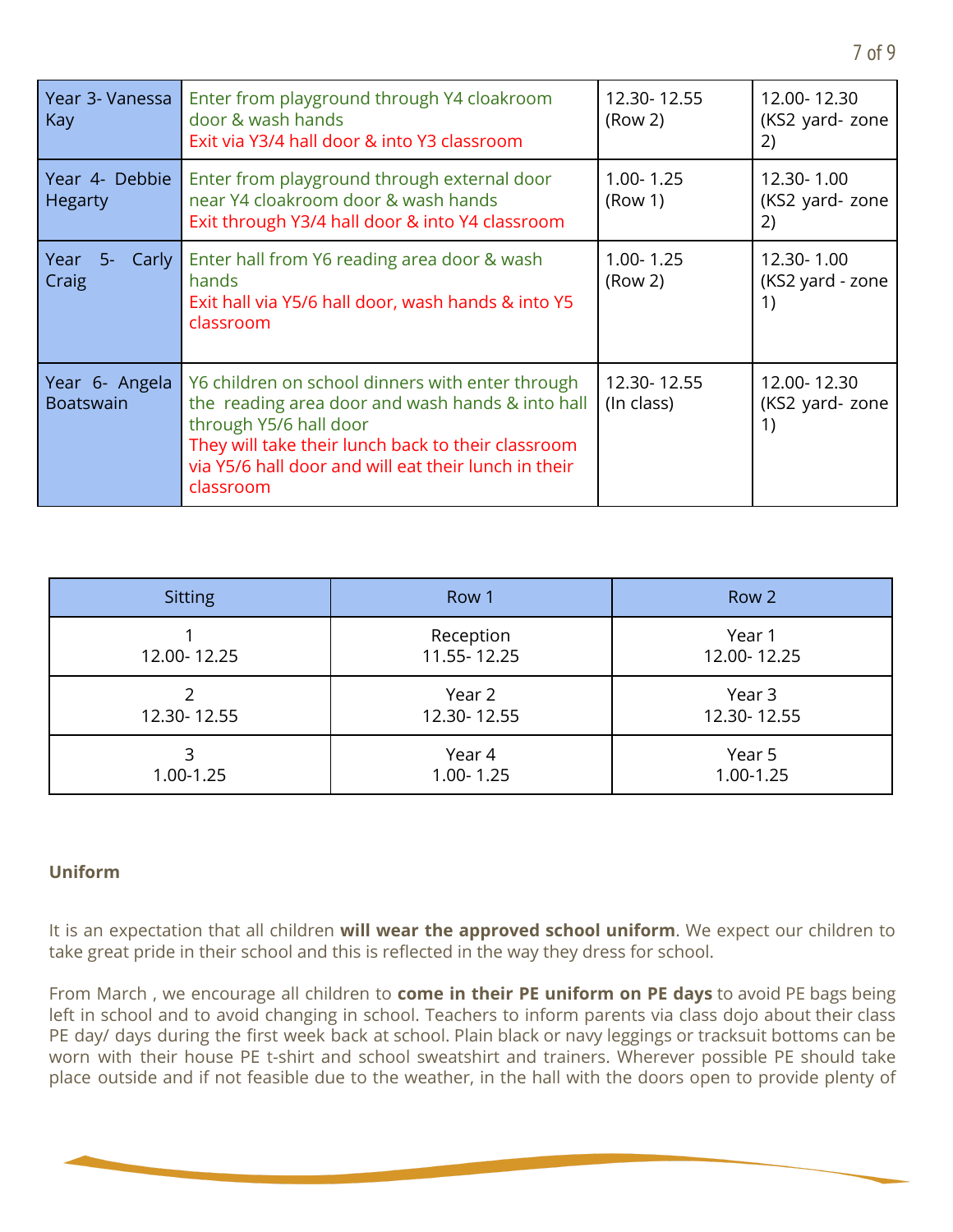ventilation. Please ensure children are spaced out and equipment is cleaned after use or put in isolation for 72 hours.

#### **PPE**

Government guidance states that staff don't need to wear PPE equipment for a return back to teaching. However, PPE will be available to staff if they feel that an activity requires it. They will personally have the choice to wear it if they deem it appropriate. Additionally, PPE will be worn when carrying out intimate care as part of a child's care plan.

PPE provided by the Trust and available in each classroom includes:

- IIR Face Masks
- Nitrile Gloves
- Disposable Aprons
- Eye Protection

These will also be available as personal 'on body' packs for staff on outdoor duties and supervision.

The Covid Supervisor along with the site supervisor is responsible for monitoring stock levels and requesting supplies from the Trust.

All premises and cleaning staff will wear appropriate PPE for the task they are performing.

#### **Wellbeing Arrangements**

Each morning there will be a class worship and PSHE time to enable children to talk about how they are feeling and any worries they may have. Their mental health and wellbeing will be a priority. Teachers and support staff in each year group team will be able to provide nurture and support for mental health on an individual basis as well as our family liaison officer, who will be onsite to offer support and guidance to staff to enable them to deliver support in their class bubbles.

Wellbeing for both the children and staff is of the highest importance and is part of the academy development plan. Wellbeing Wednesdays will be established to focus on the wellbeing of the children and staff.

Class teachers will be given extra subject leadership time as well as their PPA time which will be covered by Junior Jam. This will enable them to carry out subject leadership activities in the school day rather than after school.

There will not be an expectation that teachers respond to parents and children on class dojo or google classroom after the agreed time of 8.00am-5.30pm.

Weekly staff meetings will allow staff to discuss any issues that arise.

All employees have access to a confidential Employee Assistance Programme and Wellbeing Support with Schools Advisory Service.